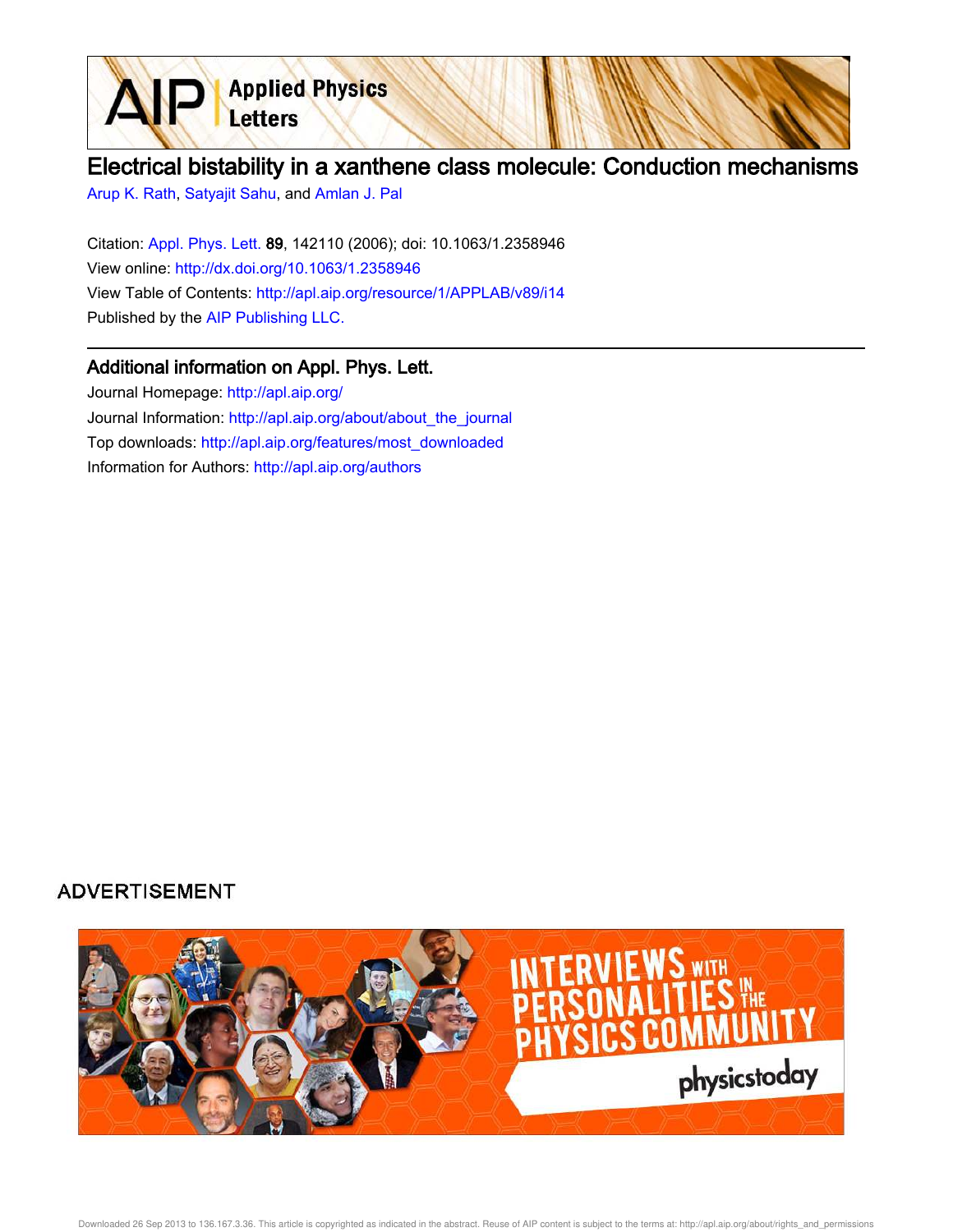### **Electrical bistability in a xanthene class molecule: Conduction mechanisms**

Arup K. Rath, Satyajit Sahu, and Amlan J. Pal<sup>a)</sup>

*Department of Solid State Physics, Indian Association for the Cultivation of Science, Jadavpur, Kolkata 700032, India*

Received 8 July 2006; accepted 23 August 2006; published online 4 October 2006-

The author study conduction mechanism in two conducting states of a bistable device at 10– 300 K range. They find that in the electrical bistable devices, electrical switching is associated with a change in the conduction mechanism. Device current in the low-conducting state follows an injection-limited mechanism. The current in the high-conducting state conforms a bulk-dominated mechanism, namely, space-charge limited conduction with an exponential distribution of traps. The bistability has an associated memory phenomenon. The devices exhibit read-only and random-access memory applications for several hours. © *2006 American Institute of Physics*. [DOI: 10.1063/1.2358946]

Memory phenomenon in organic molecules $1-6$  is based on electrical bistability of the materials. The bistability is generally due to a change in corformation of the molecules,<sup>7,8</sup> electroreduction,<sup>4,8-11</sup> or polaron formation.<sup>12</sup> When the bistability is stable and sustainable without any bias, it is referred to as memory switching<sup>3,4,11,13</sup> (as opposed to threshold switching,  $\frac{14,15}{14,15}$  where a bias is needed to retain the high-conducting state). Molecules that exhibit such a bistability are considered for memory applications.<sup>3,4</sup>

In the light of two conducting states at a bias, it would be worthwhile to study the conduction mechanisms involved in the high- and low-conducting states. In metal/organic/ metal structures, injection-dominated and bulk-dominated mechanisms are considered to explain current-voltage *I*-*V* characteristics.16–19 The injection-dominated mechanisms were temperature-independent tunneling and temperaturedependent thermionic emission. With respect to bulkdominated mechanisms, Ohmic conduction, space-charge limited conduction (SCLC), and SCLC with an exponential distribution of traps are considered. In this letter, we have studied different conduction mechanisms involved in electrically bistable devices.

Most of the biplanar molecules in xanthene class exhibit electrical bistability.<sup>4</sup> In the present work, we chose erythrosin B (inset of Fig. 1). Due to the presence of alkoxide and carboxylate moieties, the molecule can be deposited via layer-by-layer (LbL) electrostatic assembly with a suitable polycation, namely, poly(allylamine hydrochloride) (PAH). Both the materials were purchased from Aldrich Chemical Co. LbL films of erythrosin B with PAH were deposited following standard procedure.<sup>8</sup> The films were dried in a vacuum oven  $(10^{-3}$ Torr, 100 °C) for 6 h. Aluminum (Al) was thermally evaporated in vacuum on top of the erythrosin B films to complete device fabrication. Active area of each of the devices was  $5.5 \text{ mm}^2$ .

To study *I*-*V* characteristics at fixed temperatures, devices were kept in a cryostat Janis CCS 150 closed cycle refrigerator). Temperature of the device structure was controlled by a LakeShore 331 temperature controller. *I*-*V* characteristics were recorded with a Yokogawa 7651 programmable dc source and a Keithley 486 picoammeter. Bias was applied to the indium tin oxide (ITO) electrode with respect to the Al.

*I*-*V* characteristics of devices based on 10 and 15 bilayers of erythrosin B for two voltage-sweep directions are shown in Fig. 1. The figure shows that the magnitude of current switches to a high value at around −2.2 V during the sweep from a positive voltage. During the sweep to a positive bias, the magnitude shows a sharp drop at around 2.6 V. In the scan from a negative voltage, magnitude of current at any bias is much higher as compared to that during the sweep from a positive voltage. In other words, current at a particular bias depends on the direction of voltage sweep. Magnitude of current for both high- and low-conducting states is expectedly higher in a ten-layer device as compared to the respective ones of a 15-layer device.

Threshold voltage  $(V_{th})$ , the bias at which switching to a high-conducting state occurs, does not depend of the thickness of the films. This shows that the switching is a voltagedriven process. In these molecules, due to the electronaccepting functional groups (iodine, in this case), conductivity of pristine material is in general low. Electroreduction, along with conformation change, results in increased conjugation in these biplanar molecules. Hopping process through the conjugated moieties leads to the highconducting state of the device.

The switching between the two states is reversible in nature and occurs in cycles. Figure 2 shows *I*-*V* characteristics of a device in three consecutive loops. The figure, plotted in log-linear scale, shows that when bias is applied in a loop, the electrochemical reaction processes also cycle reversibly resulting in reproducible *I*-*V* characteristics. The figure further shows that the on/off ratio, the ratio between current



FIG. 1. *I*-*V* characteristics of devices based on 10 and 15 bilayers of erythrosin B at room temperature in two voltage-sweep directions (as shown by arrows). Inset shows the molecular structure of erythrosin B.

#### **89**, 142110-1 © 2006 American Institute of Physics

Downloaded 26 Sep 2013 to 136.167.3.36. This article is copyrighted as indicated in the abstract. Reuse of AIP content is subject to the terms at: http://apl.aip.org/about/rights\_and\_permissions

a)Electronic mail: sspajp@iacs.res.in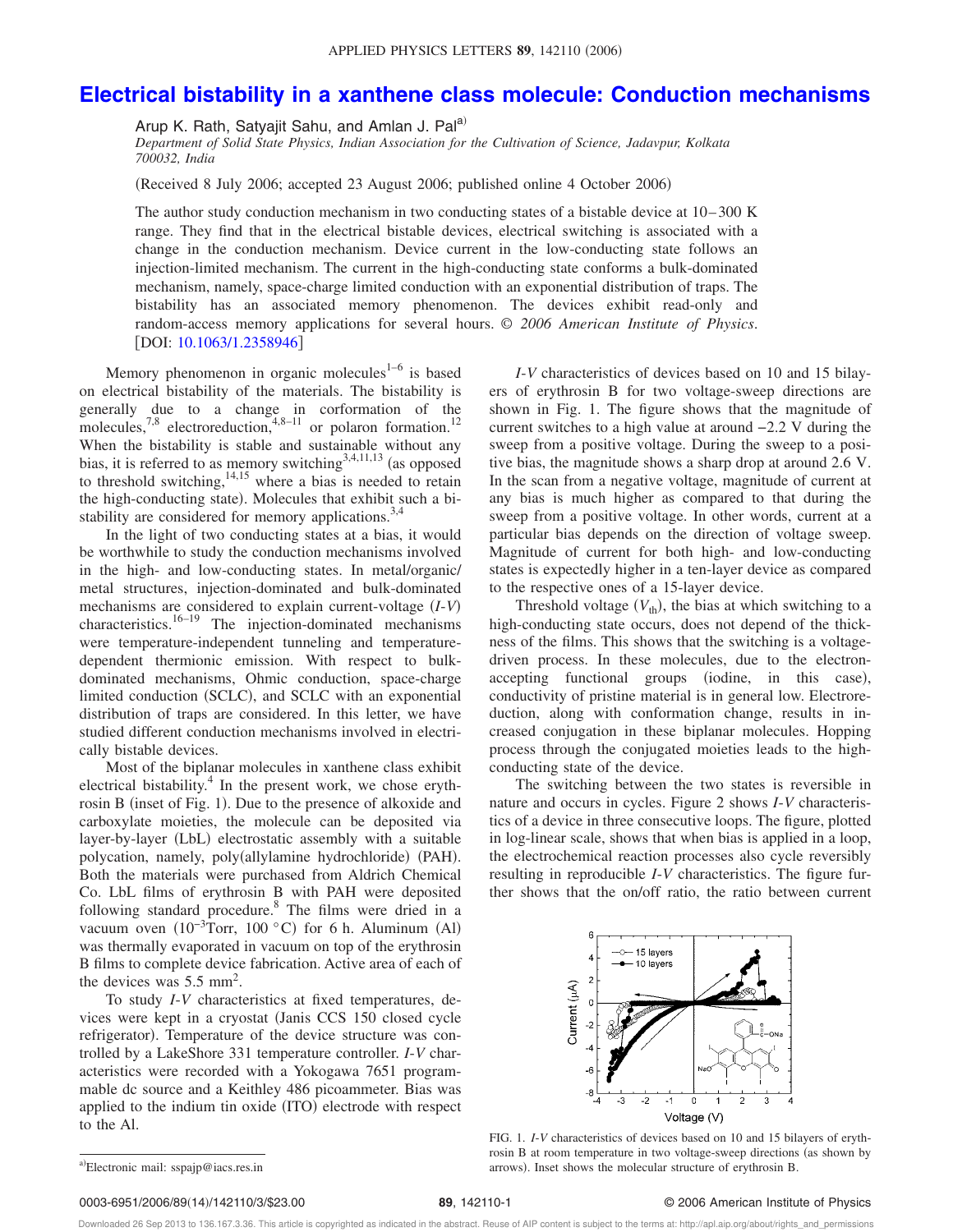

FIG. 2. (Color online) *I-V* characteristics of a device based on ten bilayers of erythrosin B at room temperature in three voltage loops. Arrows show the direction of voltage sweep.

values at a voltage during the two sweeps, is mostly voltage independent and remains invariant from a loop to the other. The ratio ranges up to 3000 at −1.0 V. Such a high value, especially at room temperature, is itself of interest due to its possible application as memory elements.

In Figs.  $3(a)$  and  $3(b)$ , we present performance of a device for read-only and random-access memory, ROM and RAM, respectively, applications. For ROM applications, a suitable voltage pulse induces a state before probing it continuously. Figure  $3(a)$  shows the magnitude of current under probe voltage after the low- and high-states are induced separately. The figure shows that the magnitude depends on the preceding pulse. The large difference in current in probing the two states shows ROM application for several hours. For RAM applications, we cycled the device between the two states and measured the current under the same probe voltage. In effect, the device underwent a "write-read-eraseread" sequence. Such a voltage sequence and corresponding current are plotted in Fig.  $3(b)$ . The figure shows that the magnitude of current under "read" voltage after "write" pulse is much higher than that after the "erase" pulse. The differ-



FIG. 3. (a) ROM and (b) RAM applications of a device based on ten bilayers of erythrosin B. In (a), the high- and low-conducting states were induced by  $-3.5$  and  $3.5$  V pulses (width= 20 s), respectively. The states were probed by -0.9 V pulse of 2 s width (duty cycle=50%). Magnitude of current is plotted in the figure. In (b), bias sequence for "write-read-erase-read" cycle and corresponding current are plotted in the two panels. The measurements were carried out at room temperature.



FIG. 4. (Color online) Temperature dependence of *I-V* characteristics of a device based on ten bilayers of erythrosin B in two voltage-sweep directions. Reverse bias section of the characteristics is shown. The arrow shows the direction of conductance switching in the device at all temperatures. Inset shows temperature dependence of threshold voltage  $V_{\text{th}}$ . The line is to guide the eyes.

ence in current in probing the two states shows RAM application of the device for many cycles.

To study transport mechanism in the two states, we have recorded *I*-*V* characteristics at 19 different temperatures down to 10 K. At each temperature, we recorded the characteristics in the two voltage-sweep directions (Fig. 4). The device shows bistability at all temperatures. Magnitude of  $V_{th}$ , which is a measure of the bias at which conductivity of the molecules switches to a high state, increases with decrease in temperature (inset of Fig. 4). Increase in  $V_{th}$  at low temperature can hence be due to increase in the magnitude of reduction potential with decrease in temperature. While magnitude of current for the high states decreases with decrease in temperature, the one for the low state shows a little temperature dependence.

The characteristics of the low state can be fitted to an injection-dominated mechanism. As per thermionic emission mechanism, the current density is given by<sup>20</sup>

$$
J = A^*T^2 \exp[-q(\phi_B - \sqrt{qE/4\pi\varepsilon})/kT],
$$

where  $A^*$  is Richardson's constant,  $T$  is the absolute temperature,  $q$  is the magnitude of electronic charge,  $\phi_B$  is the barrier height,  $E$  is electric field,  $\varepsilon$  is dielectric permittivity, and  $k$  is Boltzmann's constant. Figure 5(a)—plots of  $ln(I)$  vs  $ln(V^{1/2})$ at different temperatures—shows linear fit in the higher bias region. The slope of the plots yields dielectric constant of 3 at room temperature, which is in agreement to the values obtained from impedance spectroscopy.<sup>21</sup> This shows validity of thermionic emission model in the low-conducting state of the device. In the analysis of the *I*-*V* characteristics, we have taken built-in potential  $(V_{\text{bi}})$  into account. The difference between the metal work functions  $V_{bi}$  perturbs the field across the device.

Current in the high-conducting state, on the other hand, did not fit to injection-dominated mechanisms. We could fit them to a bulk-dominated mechanism, namely, SCLC with an exponential distribution of traps. $22$  Space-charge limited current, which dominates when the concentration of injected carriers exceeds the carriers produced by thermal excitation, requires Ohmic contact with the electrode. Ohmic contact is a possibility in the high-conducting state due to decrease in band gap of erythrosin B upon electroreduction. A decrease in the band gap is generally evident in case of polaron formation in these materials. Moreover, electronic absorption spectroscopy of erythrosin B solution shows that the absorp-

Downloaded 26 Sep 2013 to 136.167.3.36. This article is copyrighted as indicated in the abstract. Reuse of AIP content is subject to the terms at: http://apl.aip.org/about/rights\_and\_permissions